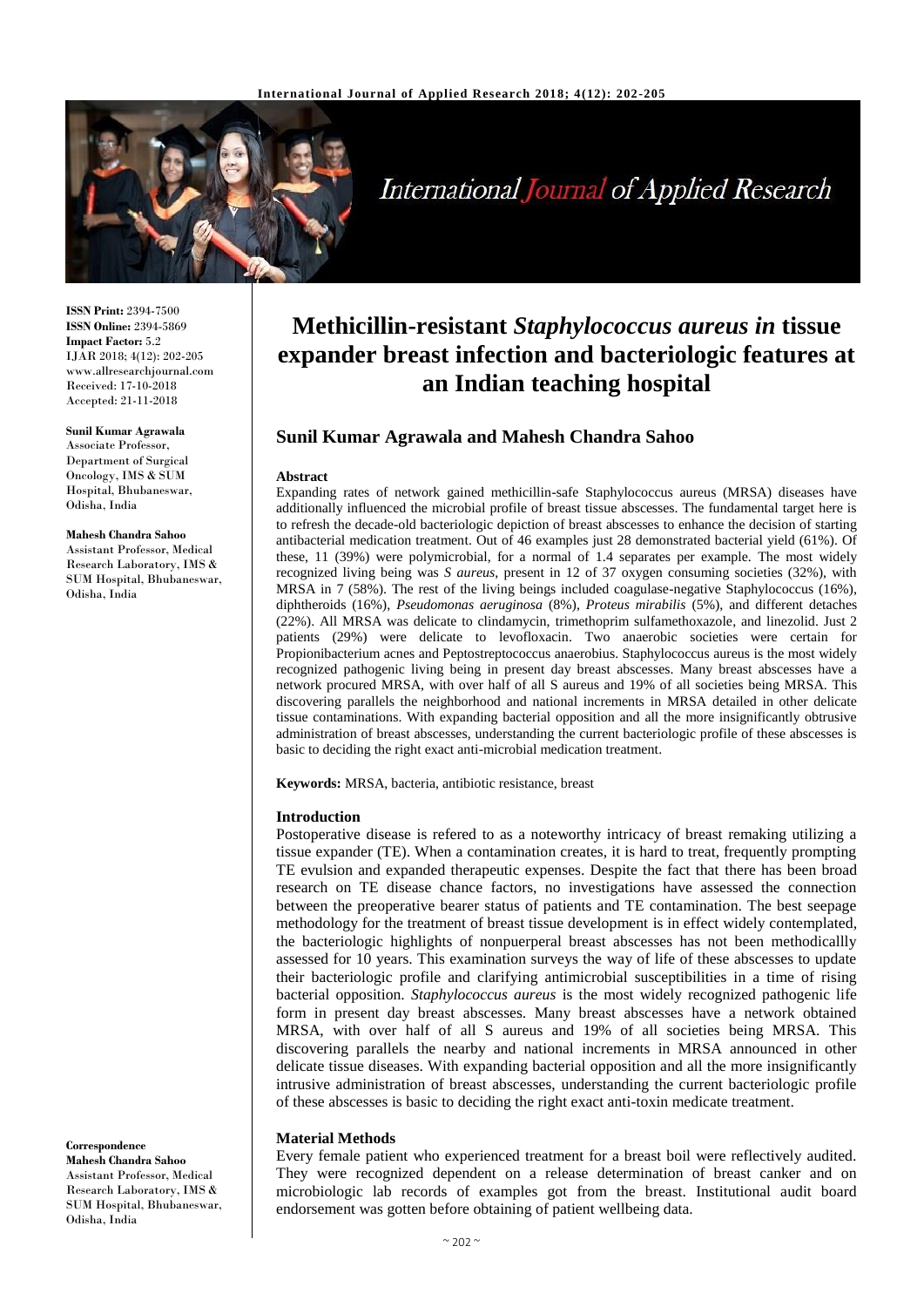| <b>Type of Bacteria</b>                 | Isolates No. $(\% )$<br>$(N=39)$ |  |  |  |
|-----------------------------------------|----------------------------------|--|--|--|
| Aerobic bacteria (n=37)                 |                                  |  |  |  |
| Staphylococcus aureus                   | 12(32)                           |  |  |  |
| Methicillin resistant                   | 7(19)                            |  |  |  |
| Methicillin susceptible                 | 5(14)                            |  |  |  |
| Coagulase-negative Staphylococcus       | 6(16)                            |  |  |  |
| Diphtheroids                            | 6(16)                            |  |  |  |
| Pseudomonas aeruginosa                  | 3(8)                             |  |  |  |
| Proteus mirabilis                       | 2(5)                             |  |  |  |
| Other                                   | 8(22)                            |  |  |  |
| Streptococcus, microaerophilic          | 2(5)                             |  |  |  |
| Streptococcus agalactiae (group B)      | 1(3)                             |  |  |  |
| Streptococcus, a-hemolytic, not group D | 1(3)                             |  |  |  |
| Enterococcus species                    | 1(3)                             |  |  |  |
| Enterobacter aerogenes                  | 1(3)                             |  |  |  |
| Escherichia coli                        | 1(3)                             |  |  |  |
| Citrobacter freundii complex            | 1(3)                             |  |  |  |
| Anaerobic bacteria (n=2)                |                                  |  |  |  |
| Propionibacterium acnes                 | 1(50)                            |  |  |  |
| Peptostreptococcus anaerobius           | 1(50)                            |  |  |  |

#### **Result**

In 2 years, 44 female patients (mean age, 41 years; age go, 20-63 years) were treated for breast abscesses utilizing either incisional or percutaneous waste. Fortysix examples were sent for high-impact culture, and 8 additionally had anaerobic societies. Bacterial yield was found in 28 of 46 examples (61%) sent for culture (Table 1). Of these 28 societies, 17 (61%) were certain for a solitary creature and 11 (39%) contained different living beings. Twenty-seven societies (96%) yielded oxygen consuming microorganisms. Two of 8 societies (25%) sent for anaerobic societies had positive outcomes. A sum of 39 life forms were distinguished, 37 of which were high-impact and 2 of which were anaerobic, averaging 1.4 secludes per example. None of the 11 examples sent for corrosive quick bacilli or parasite culture yielded creatures. Staphylococcus aureus was the most widely recognized oxygen consuming living being, available in 12 societies (32%), with 7 (58%) of these being methicillin-safe S aureus (MRSA). The staying positive societies yielded coagulase-negative Staphylococcus (16%), diphtheroids (16%), *Pseudomonas aeruginosa* (8%), *Proteus mirabilis* (5%), and other microbes (22%) (Table 1). Propionibacterium acnes and *Peptostreptococcus anaerobius* were the anaerobic microbes. The antibiogram demonstrates that 74% (14 of 19 segregates) of the refined microbes were defenseless to levofloxacin (Table 2). All with the exception of P mirabilis were vulnerable to gentamicin, and just Escherichia coli and P aeruginosa were impervious to trimethoprimsulfamethoxazole. All MRSA was defenseless to clindamycin, trimethoprim sulfamethoxazole, and linezolid. Just 2 MRSA strains (29%) were powerless to levofloxacin, and the remaining were transitionally defenseless.

#### **Discussion and Conclusion**

For over 10 years no examinations have been distributed about the microbiologic highlights of breast abscesses. Our investigation found that S aureus is the most widely recognized oxygen consuming creature, found in 32% (12 of 37) of societies, with the greater part of these detaches being MRSA. Just 2 of the 4 latest examinations, 1-4 distributed somewhere in the range of 1988 and 1995, observed S

aureus to be the most widely recognized separate. This new pattern proposes that the rise of MRSA in the network has reintroduced S aureus as the prevailing disengage in breast abscesses. For quite a long time MRSA was a nosocomial pathogen seen dominatingly in hospitalized patients. As of late it has caused contaminations in patients, including those without hazard factors. [5] A recent report 6 proposes that the commonness of MRSA in patients showing to crisis divisions has expanded to 59% of delicate tissue contaminations. Beta-Lactamase action was recently announced in life forms refined from breast abscesses, [3] albeit none indicated methicillin opposition. In our investigation, 58% of S aureus was methicillin safe and, as observed with community acquired MRSA, [10, 11] was defenseless to most non beta-lactam anti-microbial specialists. Walker *et al.* [7] discovered coagulase-negative Staphylococcus in 60% of societies, which was the most widely recognized high-impact microorganisms in their examination. Edmiston *et al.* [8] detailed that a similar life form was the most widely recognized microscopic organisms found in constant breast abscesses. We discovered coagulase-negative Staphylococcus and diphtheroids to be the second most regular creatures yielded in societies (16%). The nearness of coagulase-negative Staphylococcus mirrors their capacity to stick to squamous epithelial cells, 7 proposing that these oxygen consuming microscopic organisms will keep on being unmistakable living beings in the pathogenesis of breast abscesses. Pseudomonas aeruginosa and Pmirabilis comprise the following most normal segregates. They were found in 8% and 5% of the way of life, separately. Alados *et al*. [4] distinguished their most normal oxygen consuming living being as P mirabilis, which was found in 31.8% of their societies. In their examination the greater part of these societies were from constant and intermittent abscesses. It is vital to distinguish this pathogen attributable to its industriousness in constant diseases, suggesting the requirement for forceful early administration. Most investigations 1-3 revealed a high occurrence of anaerobic microscopic organisms in their societies. In the present investigation just  $[8]$  examples were sent for anaerobic societies, and, of these,  $^{[2]}$  had positive discoveries. This low frequency in all likelihood speaks to a disappointment of gathering of an anaerobic example or an improper mechanism for exchange of the example to the lab. In view of the detailed high rate, thought with respect to the gathering and transport of a proper anaerobic compartment should be made when an example from a breast canker is sent for culture. This will guarantee the location of anaerobic microscopic organisms and sufficient anti-toxin sedate inclusion. In spite of the assorted variety of microorganisms found in breast abscesses, the antiobiogram exhibits that all bacteria have some defenselessness to levofloxacin, in spite of the fact that MRSA demonstrates for the most part halfway affectability (Table 2). Levofloxacin was the main oral anti-infection with satisfactory action against P aeruginosa. A past report 8 likewise demonstrated that 96.7% of 213 separates from breast abscesses were delicate to ciprofloxacin. In spite of the fact that this proposes fluoroquinolones might be the best exact anti-infection operators for breast abscesses, it clashes with the 2005 antibiogram from Los Angeles County USC Medical Center, which demonstrates that just 22% of MRSA is delicate to levofloxacin. In view of extra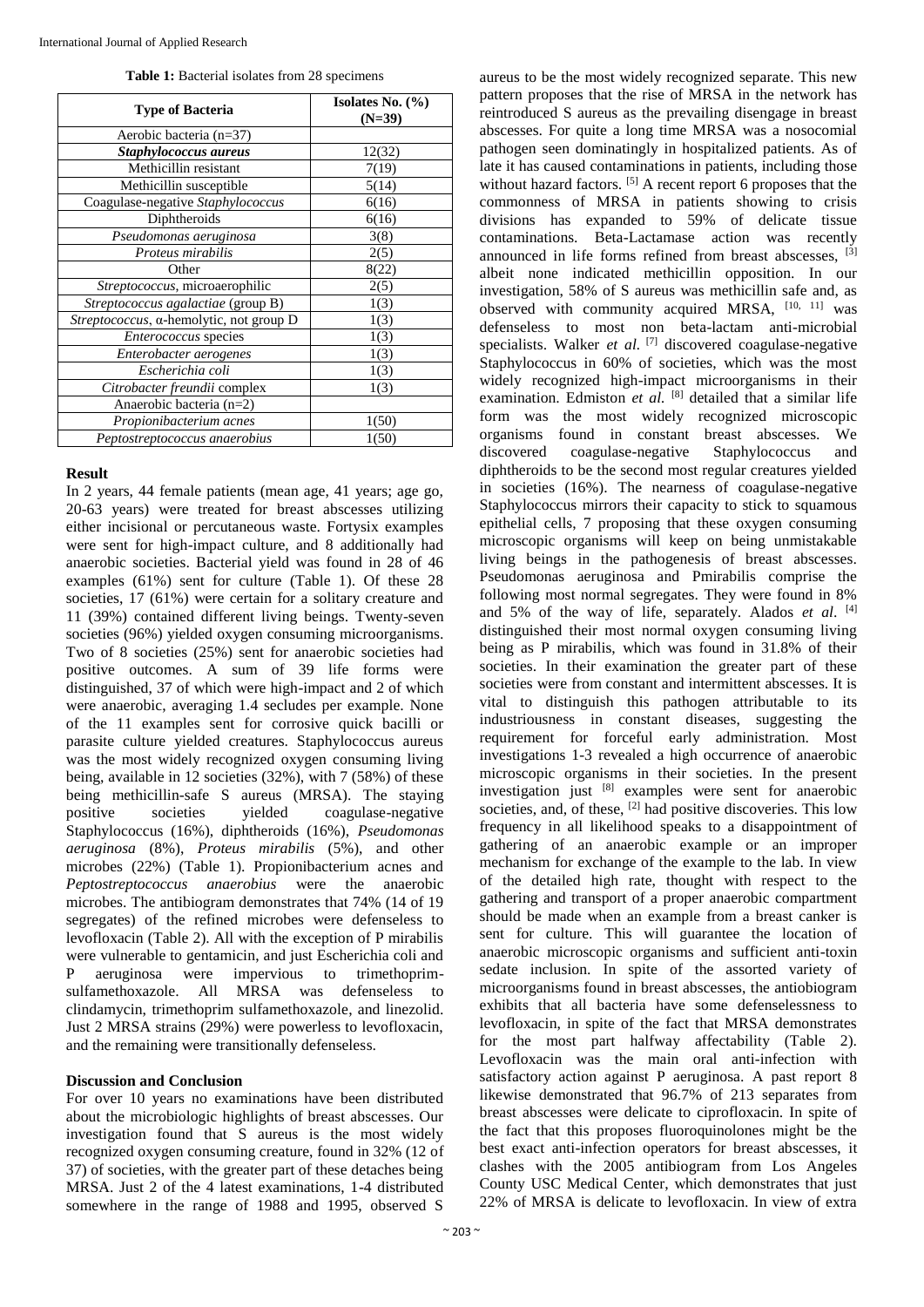microbiologic involvement with fluoroquinolones, a middle of the road least inhibitory fixation can quickly turn into a safe least inhibitory focus. The MRSA in breast abscesses was sufficiently secured by the accompanying oral antiinfection agents: trimethoprim sulfamethoxazole, clindamycin, antibiotic medication, and linezolid. In view of flow learning of MRSA affectability, the prevalence of network related strains of MRSA, and derived information from delicate tissue disease considers, the best observational beginning treatments with standard grown-up dosages are clindamycin (450 mg orally multiple times day by day), trimethoprim-sulfamethoxazole (2 twofold quality tablets orally twice day by day), doxycycline (100 mg orally twice day by day), and rifampin (600 mg orally at regular intervals or if sickness 300 mg orally twice day by day) mix regimens. [5, 6] Rifampin is never again successful when utilized as monotherapy on account of expanded obstruction, and it is progressively compelling when joined with the recently recorded oral anti-microbial agents. [7] Caution ought to be utilized with clindamycin on the

grounds that half of MRSA has inducible or constitutive opposition. Treatment disappointments have likewise happened in up to 21% with antibiotic medication, so clinical advancement bears checking. Linezolid (600 mg orally twice day by day) contrasted and other accessible anti-microbial operators is a less financially savvy decision for starting observational treatment. Patients with serious contamination requiring intravenous anti-infection medicate treatment are additionally possibility for treatment with vancomycin (1 g intravenously at regular intervals), tigecycline (a 100-mg intravenous starting portion, at that point 50 mg intravenously at regular intervals), and daptomycin (6 mg/kg intravenously every 24 hours).  $[14]$ Most essential, antimicrobial medication treatment ought to be altered for adequate bacterial inclusion dependent on individual societies and affectability. The pattern toward expanding insignificantly intrusive administration of breast abscesses depends on calculations with exact anti-toxin tranquilizes treatment. Anti-toxin specialists have reliably been utilized with goal or catheter waste of breast abscesses.

| Table 2: Antibiogram for breast abscess isolates |
|--------------------------------------------------|
|--------------------------------------------------|

| <b>Isolates</b>               |                          |                          |                                   |                                               |                                               |                             |  |  |
|-------------------------------|--------------------------|--------------------------|-----------------------------------|-----------------------------------------------|-----------------------------------------------|-----------------------------|--|--|
| <b>Antibiotic</b>             | $MRSA(n=7)$              | <b>MRSA</b><br>$(n=5)$   | Pseudomonas<br>Aeruginosa $(n=3)$ | <b>Proteus</b><br><b>Mirabilis</b><br>$(n=2)$ | <b>Citrobacter freundi</b><br>Complex $(n=1)$ | Escherichia<br>Coli $(n=1)$ |  |  |
| Cefazolin                     | $\mathsf{R}$             | S                        | $\overline{\phantom{a}}$          | S                                             | S                                             | S                           |  |  |
| Chloramphenicol               | 4/4                      | 2/2                      |                                   | $\overline{\phantom{0}}$                      | $\overline{\phantom{a}}$                      |                             |  |  |
| Clindamycin                   | S                        | S                        | $\overline{\phantom{a}}$          | $\overline{a}$                                | $\overline{a}$                                | $\overline{a}$              |  |  |
| Erythromycin                  | $\mathbf R$              | S                        |                                   |                                               |                                               |                             |  |  |
| Tetracycline                  | S                        | S                        |                                   |                                               | $\overline{\phantom{0}}$                      |                             |  |  |
| Vancomycin                    | S                        | S                        |                                   | $\qquad \qquad \blacksquare$                  | -                                             |                             |  |  |
| Linezolid                     | 3/3                      | 3/3                      | $\overline{\phantom{0}}$          | $\overline{\phantom{a}}$                      | $\overline{\phantom{0}}$                      |                             |  |  |
| Tobramycin                    |                          |                          | S                                 | $\mathbf R$                                   | S                                             | S                           |  |  |
| Gentamicin                    | S                        | S                        | S                                 | $\mathbf R$                                   | S                                             | S                           |  |  |
| Levofloxacin                  | $2/7$ S                  | S                        | S                                 | S                                             | S                                             | S                           |  |  |
| Trimethoprim-sulfamethoxazole | S                        | S                        | R                                 | S                                             | S                                             | $\mathbb{R}$                |  |  |
| Amikacin                      | $\overline{a}$           | $\overline{\phantom{a}}$ |                                   | S                                             | $\overline{a}$                                |                             |  |  |
| Ampicillin-sulbactam          | $\qquad \qquad -$        | $\overline{\phantom{a}}$ |                                   | $\frac{1}{2} S$                               | S                                             | $\mathbb{R}$                |  |  |
| Piperacillin-tazobactam       |                          | $\overline{\phantom{0}}$ | S                                 | $\frac{1}{2}$ I                               | S                                             | S                           |  |  |
| Cefepime                      | ٠                        | $\overline{\phantom{a}}$ | S                                 | S                                             | $\qquad \qquad \blacksquare$                  |                             |  |  |
| Ceftazidime                   | $\overline{\phantom{a}}$ | $\overline{\phantom{a}}$ | S                                 | $\overline{\phantom{a}}$                      | $\overline{\phantom{a}}$                      | $\overline{\phantom{0}}$    |  |  |
| Cefotaxime                    | $\overline{\phantom{a}}$ | $\overline{\phantom{a}}$ | 1/3 R 2/3 I                       | $\overline{\phantom{a}}$                      | $\qquad \qquad \blacksquare$                  |                             |  |  |
| Ceftriaxone                   | $\overline{a}$           | $\overline{\phantom{0}}$ | $1/3$ I $2/3R$                    | $\overline{\phantom{a}}$                      | $\overline{\phantom{0}}$                      |                             |  |  |
| Imipenem                      |                          |                          | S                                 |                                               |                                               |                             |  |  |

[9] Christensen *et al.* 3 treated 151 breast abscesses (puerperal and nonpuerperal) using ultrasound- guided aspiration (or catheter drainage if the cavity was 3 cm). They treated all patients with dicloxacillin and included metronidazole if the boil was nonpuerperal. Erythromycin was utilized for penicillinallergic patients. Of 62 nonpuerperal abscesses, had repeat of canker and 6 required careful entry point and waste, <sup>[5]</sup> of which had complex fistulas. Berna-Serna *et al.* [10] utilized a blend of amoxicillin with clavulanic corrosive and clindamycin as adjunctive treatment to desire. All abscesses littler than 3 cm settled without careful mediation, despite the fact that 3 required rehashed goal. Leborgne and Leborgne 10 utilized ultrasound guided goal of 73 breast abscesses and oral cephradine treatment. Also, if the hole was bigger than 2.5 cm, water system of the hole was performed utilizing cephradine. They revealed a 96% achievement rate and a potential job for neighborhood anti-toxin medicate treatment. These different treatment calculations each report

high accomplishment with percutaneous seepage while depending on an adjunctive anti-infection segment. In spite of the fact that not demonstrated yet, it appears that antitoxin operators might be increasingly critical in patients treated with insignificantly intrusive procedures versus open methods and may have an imperative job in source control. *Staphylococcus aureus* and *P aeruginosa* are the most wellknown pathogenic life forms related with present-day breast

abscesses. Of abscesses containing *S aureus*, 58% (7 of 12) were methicillin safe. This expanded commonness of MRSA relates to the across the nation increments announced for other skin and delicate tissue diseases. With expanding bacterial obstruction and all the more insignificantly intrusive administration of breast abscesses, for example, ultrasoundguided seepage in addition to fundamental anti-microbial medication treatment, understanding the current bacteriologic highlights of these abscesses is basic to deciding the right decision of experimental anti-toxin sedate treatment. Albeit every one